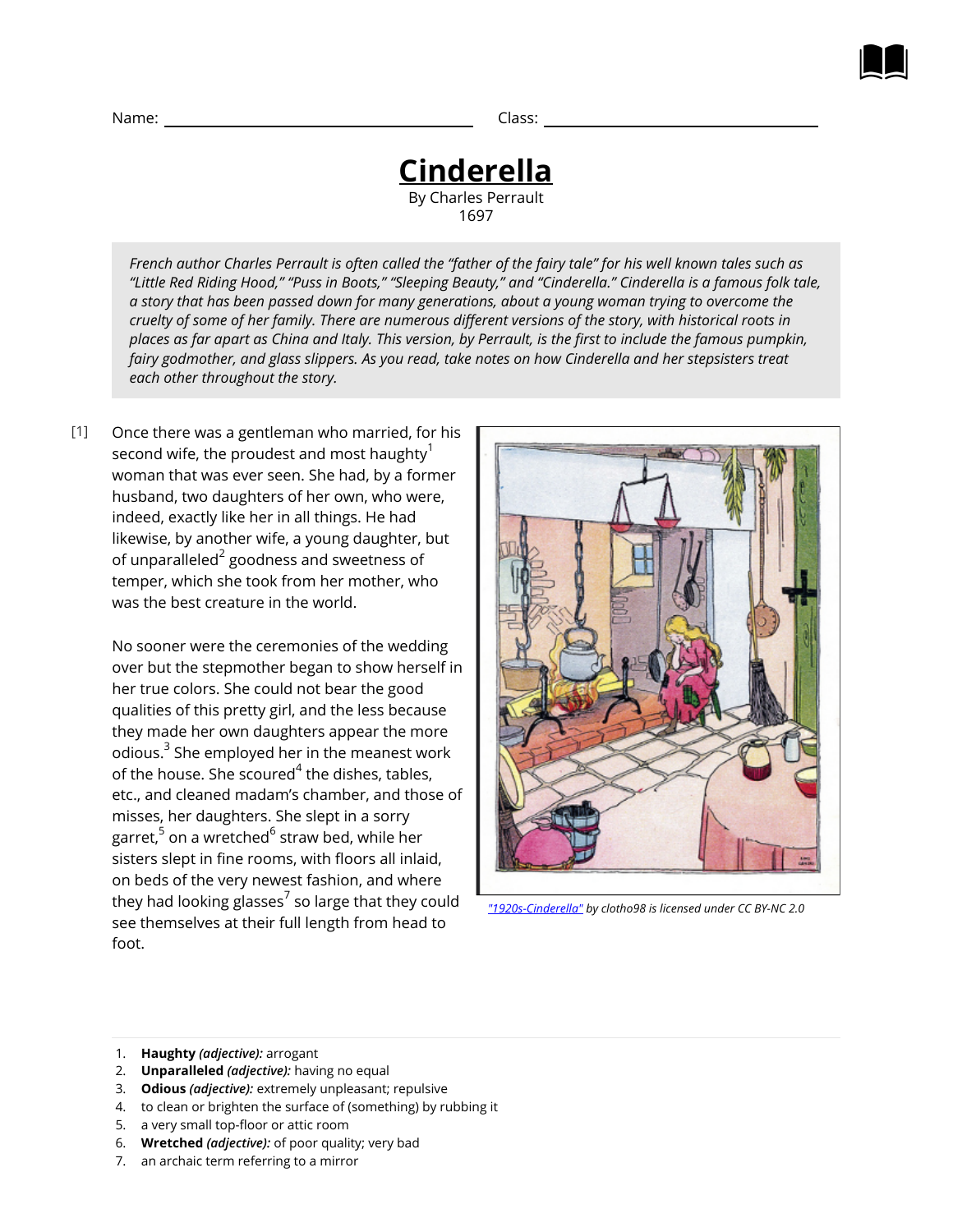The poor girl bore it all patiently, and dared not tell her father, who would have scolded her; for his wife governed him entirely. When she had done her work, she used to go to the chimney corner, and sit down there in the cinders and ashes, which caused her to be called Cinderwench. Only the younger sister, who was not so rude and uncivil<sup>8</sup> as the older one, called her Cinderella. However, Cinderella, notwithstanding her coarse apparel, $9$  was a hundred times more beautiful than her sisters, although they were always dressed very richly.

It happened that the king's son gave a ball, and invited all persons of fashion to it. Our young misses were also invited, for they cut a very grand figure among those of quality. They were mightily delighted at this invitation, and wonderfully busy in selecting the gowns, petticoats,<sup>10</sup> and hair dressing that would best become them. This was a new difficulty for Cinderella; for it was she who ironed her sister's linen and pleated their ruffles. They talked all day long of nothing but how they should be dressed.

#### "For my part," said the eldest, "I will wear my red velvet suit with French trimming." [5]

"And I," said the youngest, "shall have my usual petticoat; but then, to make amends<sup>11</sup> for that, I will put on my gold-flowered cloak, and my diamond stomacher,<sup>12</sup> which is far from being the most ordinary one in the world."

They sent for the best hairdresser they could get to make up their headpieces and adjust their hairdos, and they had their red brushes and patches from Mademoiselle de la Poche.

They also consulted Cinderella in all these matters, for she had excellent ideas, and her advice was always good. Indeed, she even offered her services to fix their hair, which they very willingly accepted. As she was doing this, they said to her, "Cinderella, would you not like to go to the ball?"

"Alas!" said she, "you only jeer $^{13}$  me; it is not for such as I am to go to such a place."

"You are quite right," they replied. "It would make the people laugh to see a Cinderwench at a ball." [10]

Anyone but Cinderella would have fixed their hair awry, but she was very good, and dressed them perfectly well. They were so excited that they hadn't eaten a thing for almost two days. Then they broke more than a dozen laces trying to have themselves laced up tightly enough to give them a fine slender<sup>14</sup> shape. They were continually in front of their looking glass.

At last the happy day came. They went to court, and Cinderella followed them with her eyes as long as she could. When she lost sight of them, she started to cry.

Her godmother, who saw her all in tears, asked her what was the matter.

"I wish I could. I wish I could." She was not able to speak the rest, being interrupted by her tears and sobbing.

<sup>8.</sup> **Uncivil** *(adjective):* discourteous or impolite

<sup>9.</sup> clothing

<sup>10.</sup> A petticoat was a common article of clothing worn by women underneath a dress.

<sup>11.</sup> to make up

<sup>12.</sup> A stomacher was a piece of decorative cloth worn over the chest.

<sup>13.</sup> **Jeer** *(verb):* to make rude and mocking remarks

<sup>14.</sup> **Slender** *(adjective):* thin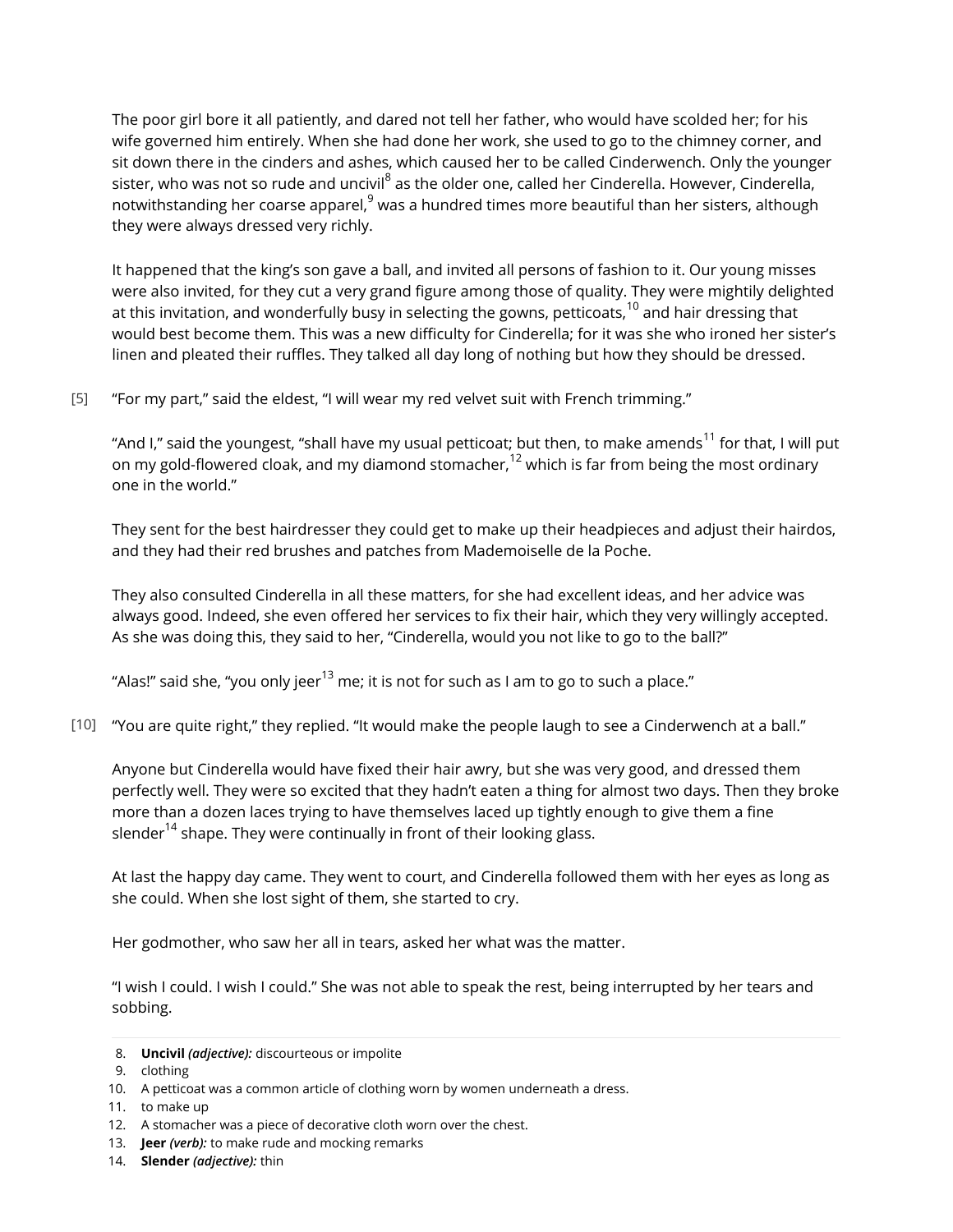This godmother of hers, who was a fairy, said to her, "You wish that you could go to the ball; is it not [15] so?"

"Yes," cried Cinderella, with a great sigh.

"Well," said her godmother, "be but a good girl, and I will contrive<sup>15</sup> that you shall go." Then she took her into her chamber, and said to her, "Run into the garden, and bring me a pumpkin."

Cinderella went immediately to gather the finest she could get, and brought it to her godmother, not being able to imagine how this pumpkin could help her go to the ball. Her godmother scooped out all the inside of it, leaving nothing but the rind. Having done this, she struck the pumpkin with her wand, and it was instantly turned into a fine coach,  $16$  gilded all over with gold.<sup>17</sup>

She then went to look into her mousetrap, where she found six mice, all alive, and ordered Cinderella to lift up a little the trapdoor. She gave each mouse, as it went out, a little tap with her wand, and the mouse was that moment turned into a fine horse, which altogether made a very fine set of six horses of a beautiful mouse colored dapple gray.

[20] Being at a loss for a coachman,  $^{18}$  Cinderella said, "I will go and see if there is not a rat in the rat trap that we can turn into a coachman."

"You are right," replied her godmother, "Go and look."

Cinderella brought the trap to her, and in it there were three huge rats. The fairy chose the one which had the largest beard, touched him with her wand, and turned him into a fat, jolly coachman, who had the smartest whiskers that eyes ever beheld.

After that, she said to her, "Go again into the garden, and you will find six lizards behind the watering pot. Bring them to me."

She had no sooner done so but her godmother turned them into six footmen, who skipped up immediately behind the coach, with their liveries<sup>19</sup> all bedaubed<sup>20</sup> with gold and silver, and clung as close behind each other as if they had done nothing else their whole lives. The fairy then said to Cinderella, "Well, you see here an equipage<sup>21</sup> fit to go to the ball with; are you not pleased with it?"

"Oh, yes," she cried; "but must I go in these nasty rags?" [25]

<sup>15.</sup> **Contrive** *(verb):* to bring about or create; to plan

<sup>16.</sup> a horse-drawn carriage

<sup>17.</sup> covered thinly with gold leaf or gold paint

<sup>18.</sup> someone who drives a coach

<sup>19.</sup> special uniforms

<sup>20.</sup> covered

<sup>21.</sup> the equipment for a particular purpose or, historically, a carriage and horses with attendants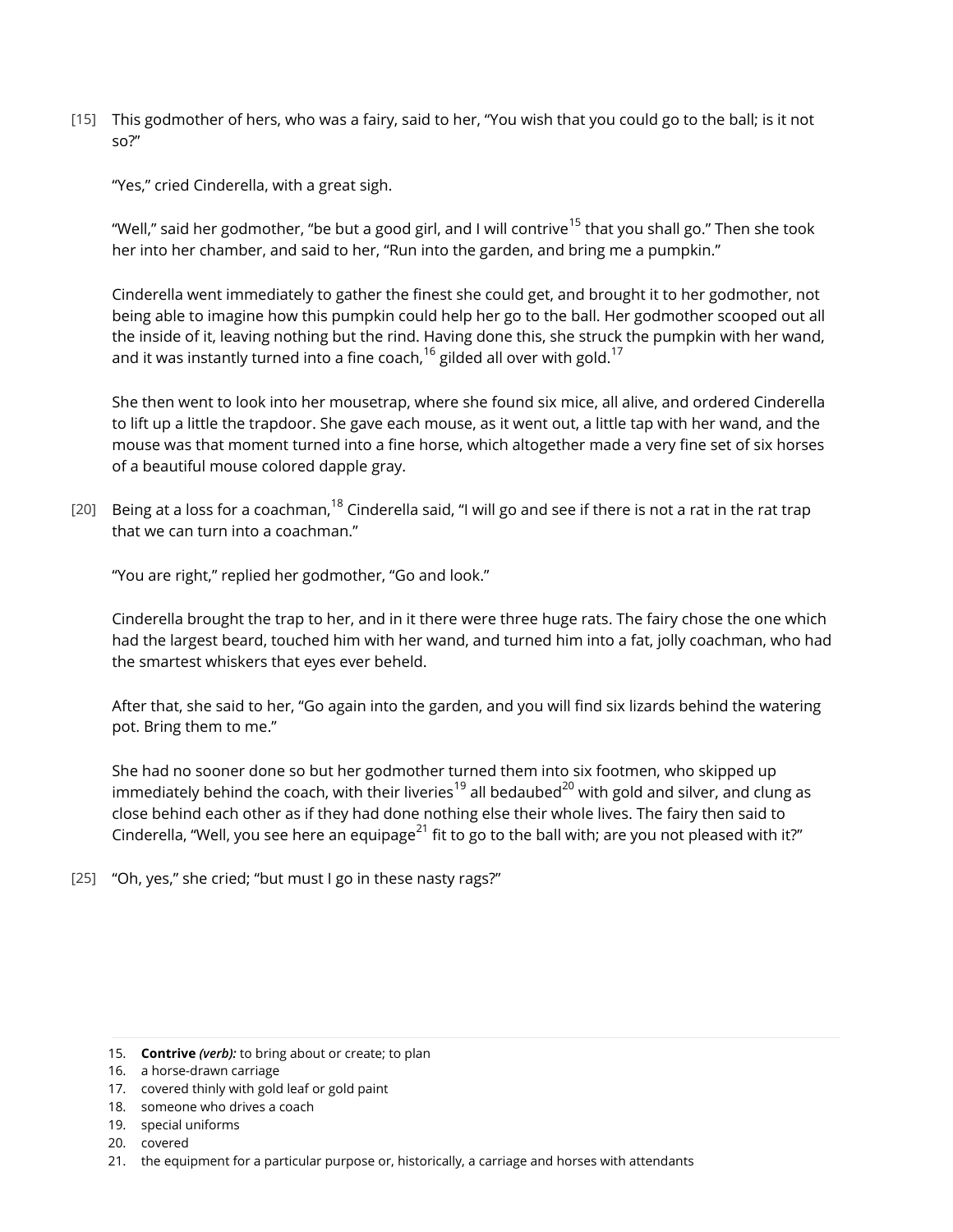Her godmother then touched her with her wand, and, at the same instant, her clothes turned into cloth of gold and silver, all beset with jewels. This done, she gave her a pair of glass slippers, the prettiest in the whole world. Being thus decked out, she got up into her coach; but her godmother, above all things, commanded her not to stay past midnight, telling her, at the same time, that if she stayed one moment longer, the coach would be a pumpkin again, her horses mice, her coachman a rat, her footmen lizards, and that her clothes would become just as they were before.

She promised her godmother to leave the ball before midnight; and then drove away, scarcely<sup>22</sup> able to contain herself for joy. The king's son, who was told that a great princess, whom nobody knew, had arrived, ran out to receive her. He gave her his hand as she alighted $^{23}$  from the coach, and led her into the hall, among all the company. There was immediately a profound<sup>24</sup> silence. Everyone stopped dancing, and the violins ceased<sup>25</sup> to play, so entranced was everyone with the singular beauties of the unknown newcomer.

Nothing was then heard but a confused noise of, "How beautiful she is! How beautiful she is!"

The king himself, old as he was, could not help watching her, and telling the queen softly that it was a long time since he had seen so beautiful and lovely a creature.

[30] All the ladies were busied in considering her clothes and headdress, hoping to have some made next day after the same pattern, provided they could find such fine materials and as able hands to make them.

The king's son led her to the most honorable seat, and afterwards took her out to dance with him. She danced so very gracefully that they all more and more admired her. A fine meal was served up, but the young prince ate not a morsel,  $^{26}$  so intently was he busied in gazing on her.

She went and sat down by her sisters, showing them a thousand civilities,  $27$  giving them part of the oranges and citrons<sup>28</sup> which the prince had presented her with, which very much surprised them, for they did not know her. While Cinderella was thus amusing her sisters, she heard the clock strike eleven and three-quarters, whereupon she immediately made a curtsy to the company and hurried away as fast as she could.

Arriving home, she ran to seek out her godmother, and, after having thanked her, she said she could not but heartily wish she might go to the ball the next day as well, because the king's son had invited her.

As she was eagerly telling her godmother everything that had happened at the ball, her two sisters knocked at the door, which Cinderella ran and opened.

<sup>22.</sup> **Scarcely** *(adverb ):* barely, hardly

<sup>23.</sup> to exit from a train, bus, or other form of transportation

<sup>24.</sup> **Profound** *(adjective):* very great or intense

<sup>25.</sup> **Cease** *(verb):* to stop

<sup>26.</sup> **Morsel** *(noun):* a small piece

<sup>27.</sup> formal politeness and courtesy in behavior or speech

<sup>28.</sup> fruits such as lemons and limes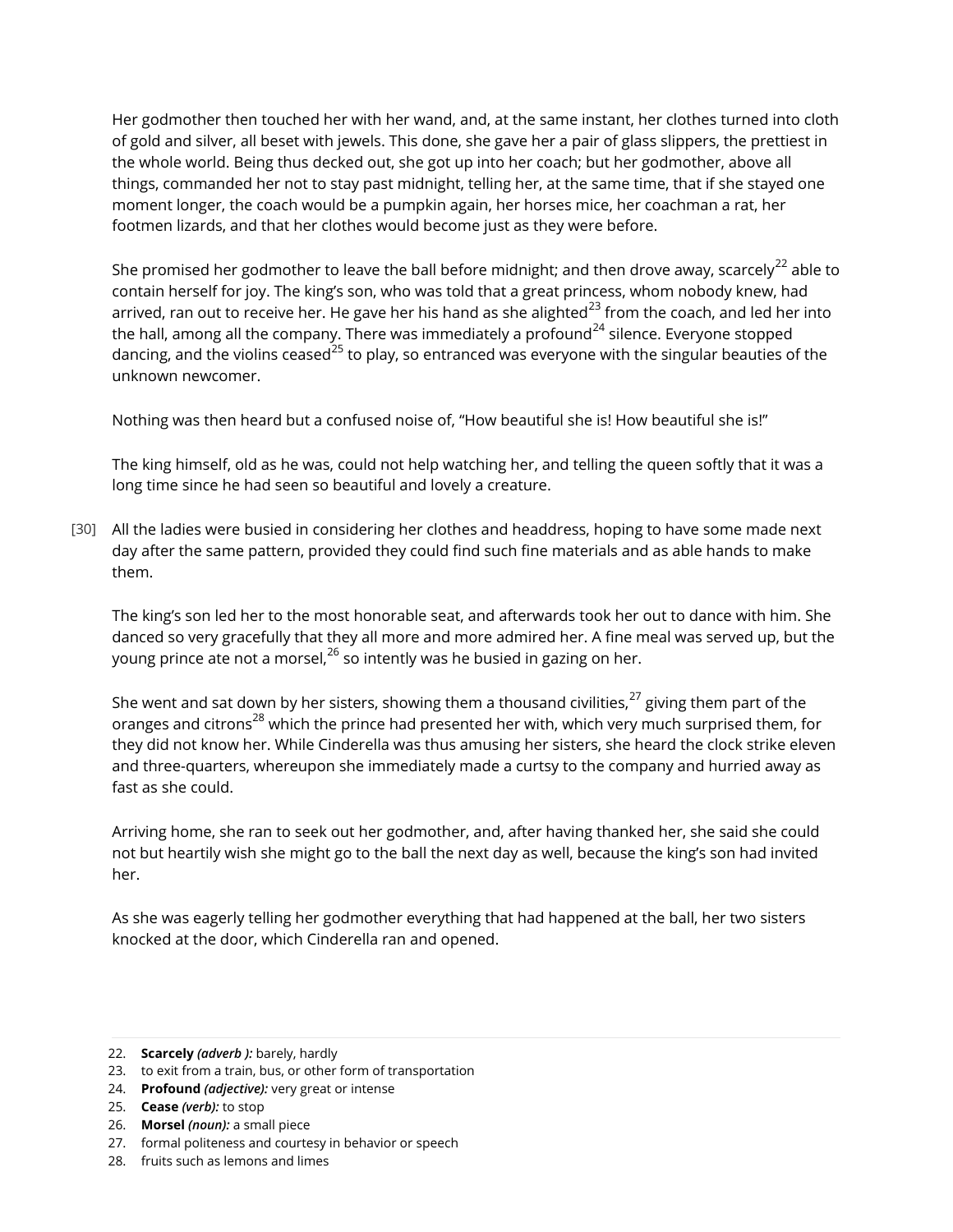"You stayed such a long time!" she cried, gaping, rubbing her eyes and stretching herself as if she had [35] been sleeping; she had not, however, had any manner of inclination<sup>29</sup> to sleep while they were away from home.

"If you had been at the ball," said one of her sisters, "you would not have been tired with it. The finest princess was there, the most beautiful that mortal eyes have ever seen. She showed us a thousand civilities, and gave us oranges and citrons."

Cinderella seemed very indifferent<sup>30</sup> in the matter. Indeed, she asked them the name of that princess; but they told her they did not know it, and that the king's son was very uneasy on her account and would give all the world to know who she was. At this Cinderella, smiling, replied, "She must, then, be very beautiful indeed; how happy you have been! Could not I see her? Ah, dear Charlotte, do lend me your yellow dress which you wear every day."

"Yes, to be sure!" cried Charlotte; "lend my clothes to such a dirty Cinderwench as you are! I should be such a fool."

Cinderella, indeed, well expected such an answer, and was very glad of the refusal; for she would have been sadly put to it, if her sister had lent her what she asked for jestingly.<sup>31</sup>

 $\left[40\right]$   $\,$  The next day the two sisters were at the ball, and so was Cinderella, but dressed even more magnificently than before. The king's son was always by her, and never ceased his compliments and kind speeches to her. All this was so far from being tiresome to her, and, indeed, she quite forgot what her godmother had told her. She thought that it was no later than eleven when she counted the clock striking twelve. She jumped up and fled, as nimble as a deer. The prince followed, but could not overtake her. She left behind one of her glass slippers, which the prince picked up most carefully. She reached home, but quite out of breath, and in her nasty old clothes, having nothing left of all her finery but one of the little slippers, the mate to the one that she had dropped.

The guards at the palace gate were asked if they had not seen a princess go out. They replied that they had seen nobody leave but a young girl, very shabbily<sup>32</sup> dressed, and who had more the air of a poor country wench than a gentlewoman.

When the two sisters returned from the ball Cinderella asked them if they had been well entertained, and if the fine lady had been there.

They told her, yes, but that she hurried away immediately when it struck twelve, and with so much haste<sup>33</sup> that she dropped one of her little glass slippers, the prettiest in the world, which the king's son had picked up; that he had done nothing but look at her all the time at the ball, and that most certainly he was very much in love with the beautiful person who owned the glass slipper.

<sup>29.</sup> **Inclination** *(noun):* a desire, interest, or natural attitude towards something

<sup>30.</sup> **Indifferent** *(adjective):* having no particular interest in or sympathy towards something

<sup>31.</sup> **Jestingly** *(adverb):* jokingly

<sup>32.</sup> **Shabbily** *(adverb):* showing signs of wear and tear

<sup>33.</sup> **Haste** *(noun):* speed or hurry, often made with urgency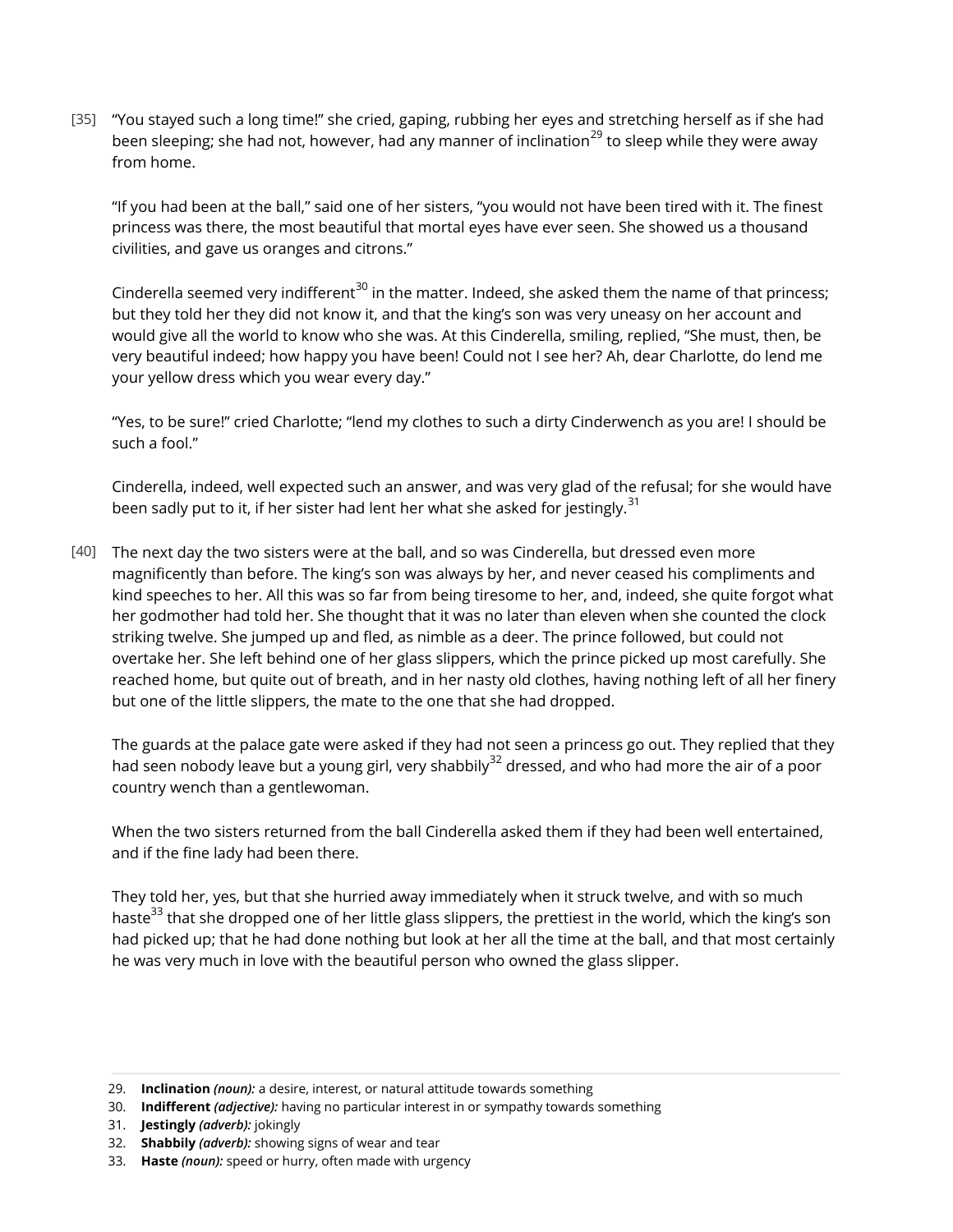What they said was very true; for a few days later, the king's son had it proclaimed,  $34$  by sound of trumpet, that he would marry her whose foot this slipper would just fit. They began to try it on the princesses, then the duchesses and all the court, but in vain; it was brought to the two sisters, who did all they possibly could to force their foot into the slipper, but they did not succeed.

 $[45]$  Cinderella, who saw all this, and knew that it was her slipper, said to them, laughing, "Let me see if it will not fit me."

Her sisters burst out laughing, and began to banter<sup>35</sup> with her. The gentleman who was sent to try the slipper looked earnestly<sup>36</sup> at Cinderella, and, finding her very handsome, said that it was only just that she should try as well, and that he had orders to let everyone try.

He had Cinderella sit down, and, putting the slipper to her foot, he found that it went on very easily, fitting her as if it had been made of wax. Her two sisters were greatly astonished, but then even more so, when Cinderella pulled out of her pocket the other slipper, and put it on her other foot. Then in came her godmother and touched her wand to Cinderella's clothes, making them richer and more magnificent than any of those she had worn before.

And now her two sisters found her to be that fine, beautiful lady whom they had seen at the ball. They threw themselves at her feet to beg pardon for all the ill treatment they had made her undergo. Cinderella took them up, and, as she embraced them, said that she forgave them with all her heart, and wanted them always to love her.

She was taken to the young prince, dressed as she was. He thought she was more charming than before, and, a few days after, married her. Cinderella, who was no less good than beautiful, gave her two sisters lodgings<sup>37</sup> in the palace, and that very same day matched them with two great lords of the court.

[50] Moral: Beauty in a woman is a rare treasure that will always be admired. Graciousness, $^{38}$  however, is priceless and of even greater value. This is what Cinderella's godmother gave to her when she taught her to behave like a queen. Young women, in the winning of a heart, graciousness is more important than a beautiful hairdo. It is a true gift of the fairies. Without it nothing is possible; with it, one can do anything.

Another moral: Without doubt it is a great advantage to have intelligence, courage, good breeding, <sup>39</sup> and common sense. These, and similar talents come only from heaven, and it is good to have them. However, even these may fail to bring you success, without the blessing of a godfather or a godmother.

*"Cinderella" by Charles Perrault (1697) is in the public domain.*

34. **Proclaim** *(verb):* to announce

- 35. **Banter** *(verb):* to speak in a friendly and teasing way
- 36. **Earnest** *(adjective):* serious and sincere
- 37. a room or place to sleep; a form of shelter
- 38. kindness
- 39. upbringing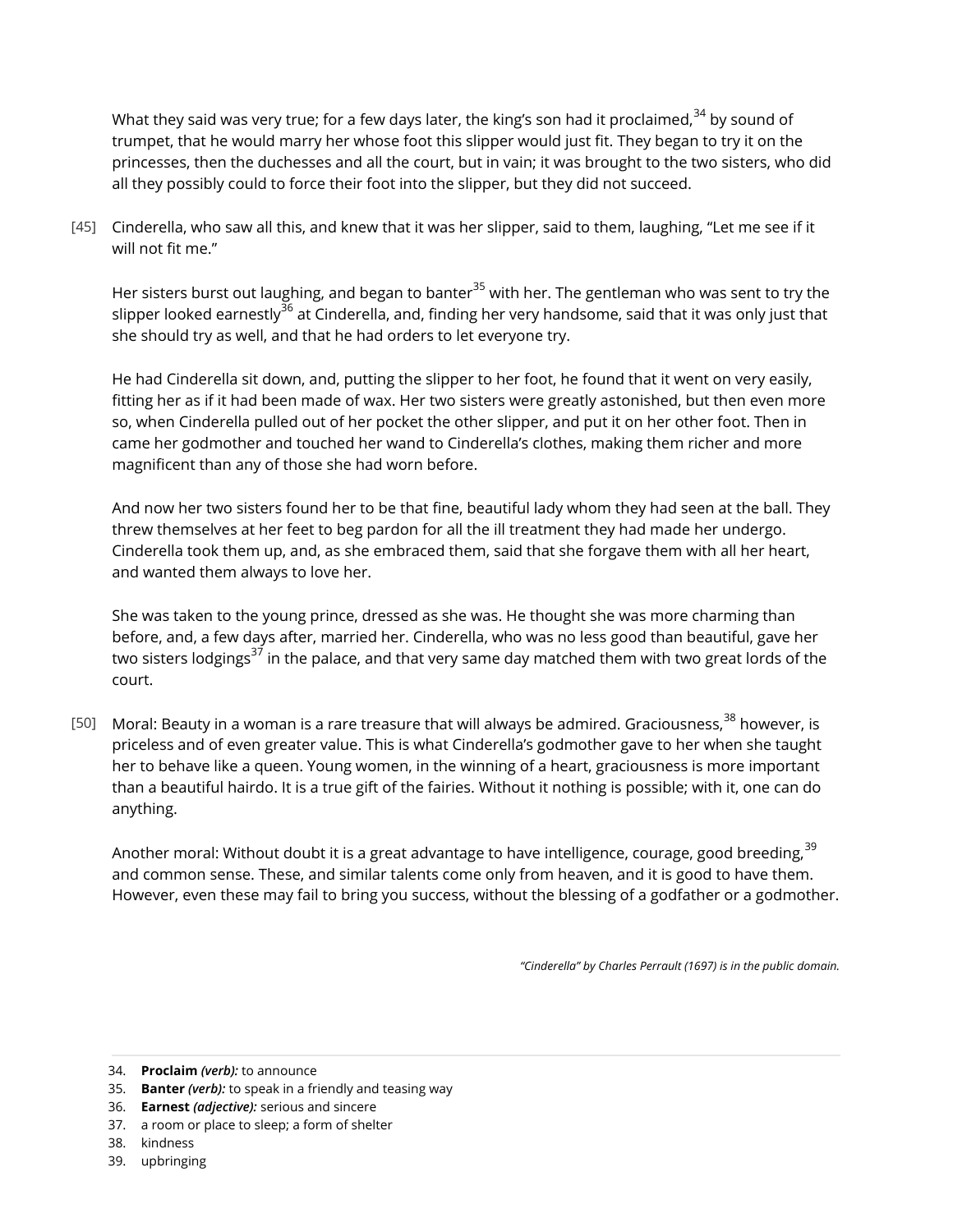## **Text-Dependent Questions**

### *Directions: For the following questions, choose the best answer or respond in complete sentences.*

- 1. Part A: At the beginning of the story, how is Cinderella treated differently than her stepsisters?
	- A. Cinderella is forced by her stepmother to live in a smaller room and do harder work.
	- B. Cinderella lives and works in a different city.
	- C. Cinderella and her stepsisters are all treated the same.
	- D. Cinderella is forced by her stepmother to live in a smaller room and wear a glass slipper.
- 2. PART B: Which phrase from the text best supports the answer to Part A?
	- A. "She employed her in the meanest work of the house." (Paragraph 2)
	- B. "It happened that the king's son gave a ball" (Paragraph 4)
	- C. "They sent for the best hairdresser they could get to make up their headpieces and adjust their hairdos…" (Paragraph 7)
	- D. "she dropped one of her little glass slippers, the prettiest in the world, which the king's son had picked up" (Paragraph 43)
- 3. What does paragraph 18 contribute to the structure of the overall story?
	- A. It explains why Cinderella wants to go to the ball.
	- B. It explains how Cinderella's stepsisters get to the ball in a magic carriage.
	- C. It explains how the fairy godmother's magic is used to help Cinderella get to the ball.
	- D. It explains why Cinderella lives in an attic instead of a nicer room.
- 4. At the end of the story, how does Cinderella treat her stepsisters? What does this reveal about her character?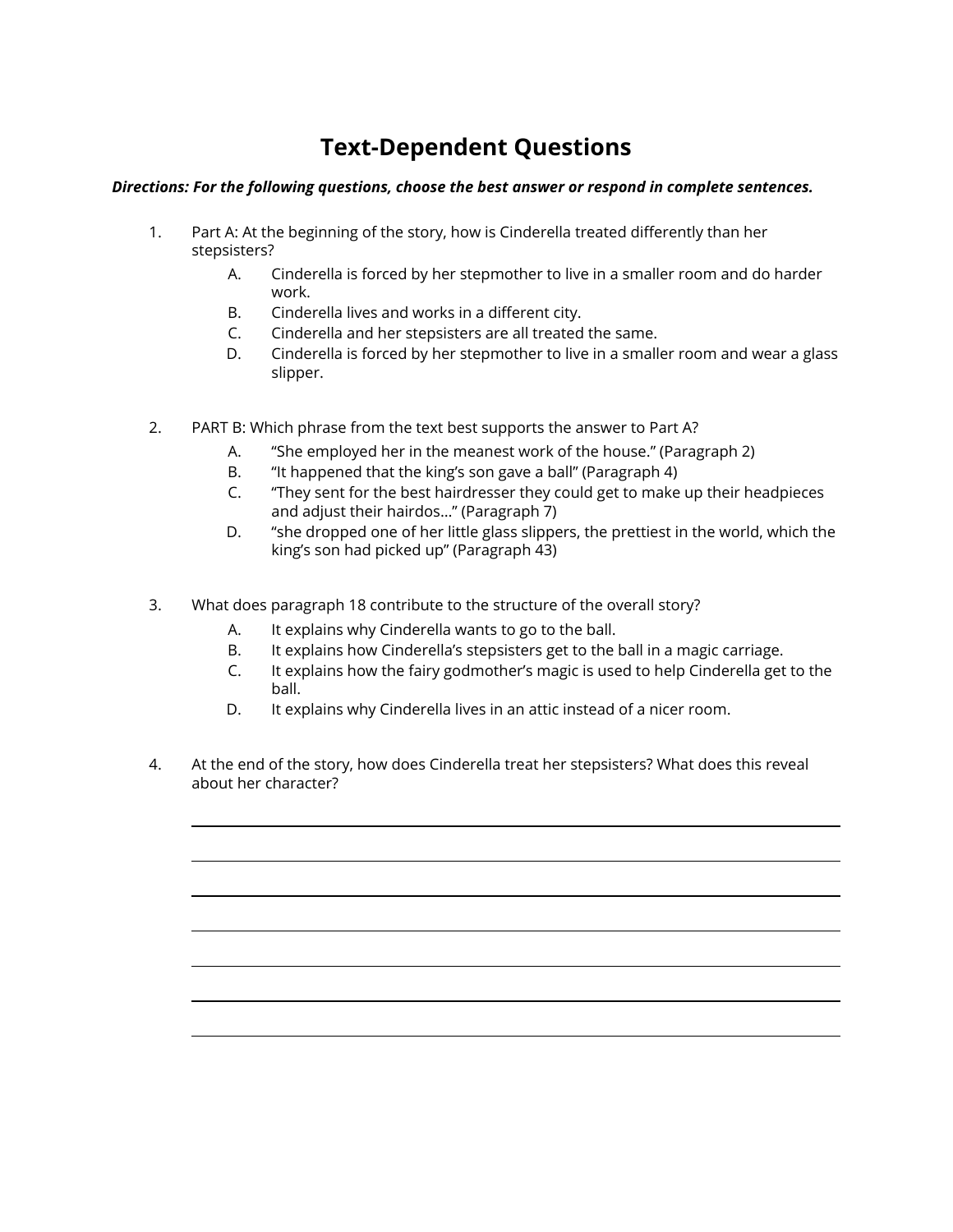5. What is the author's purpose in the final two paragraphs?

<u> 1989 - Johann Stoff, deutscher Stoffen und der Stoffen und der Stoffen und der Stoffen und der Stoffen und der</u>